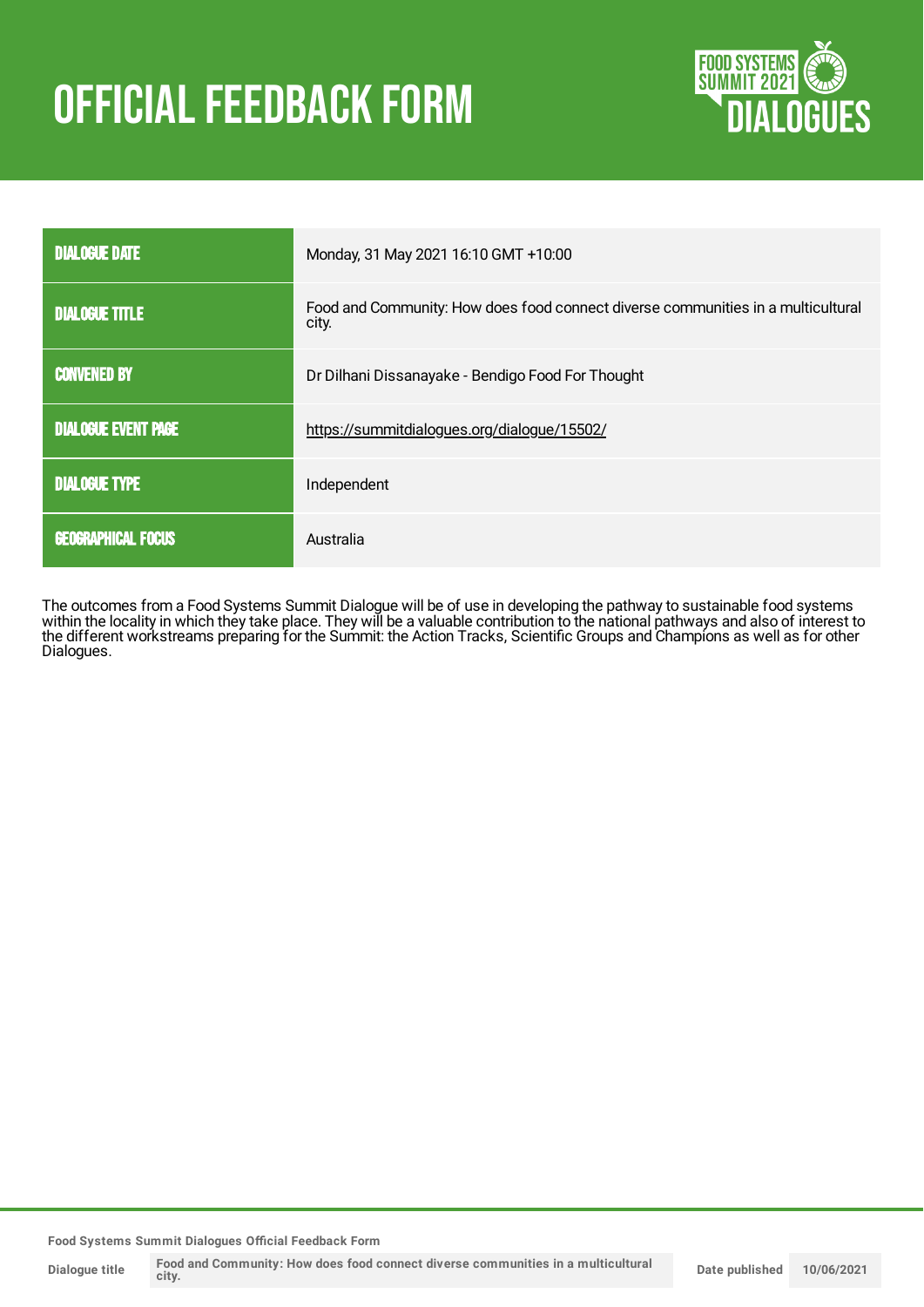## 1.PARTICIPATION

**TOTAL NUMBER OF PARTICIPANTS** PARTICIPATION BY AGE RANGE 1 0-18 2 19-30 10 31-50 10 51-65 5 66-80 80+ PARTICIPATION BY GENDER Male **Female** Prefer not to say or Other NUMBER OF PARTICIPANTS IN EACH SECTOR Agriculture/crops 6 Education 1 Health care Fish and aquaculture 1 Communication 1 Communication Livestock **Food processing** Food processing 1 National or local government 1 Agro-forestry 1 Food retail, markets Utilities 1 Environment and ecology 1 Food industry 1 Industrial 5 Trade and commerce Financial Services 1 Other

#### NUMBER OF PARTICIPANTS FROM EACH STAKEHOLDER GROUP

| 5            | Small/medium enterprise/artisan             | 3 | Workers and trade union                     |
|--------------|---------------------------------------------|---|---------------------------------------------|
| $\mathbf{1}$ | Large national business                     |   | <b>Member of Parliament</b>                 |
|              | Multi-national corporation                  |   | Local authority                             |
| $\mathbf{1}$ | Small-scale farmer                          |   | Government and national institution         |
|              | Medium-scale farmer                         |   | Regional economic community                 |
|              | Large-scale farmer                          |   | <b>United Nations</b>                       |
| $\mathbf{1}$ | Local Non-Governmental Organization         |   | International financial institution         |
|              | International Non-Governmental Organization |   | Private Foundation / Partnership / Alliance |
|              | Indigenous People                           | 5 | Consumer group                              |
| 9            | Science and academia                        |   | Other                                       |

**Food Systems Summit Dialogues Official Feedback Form**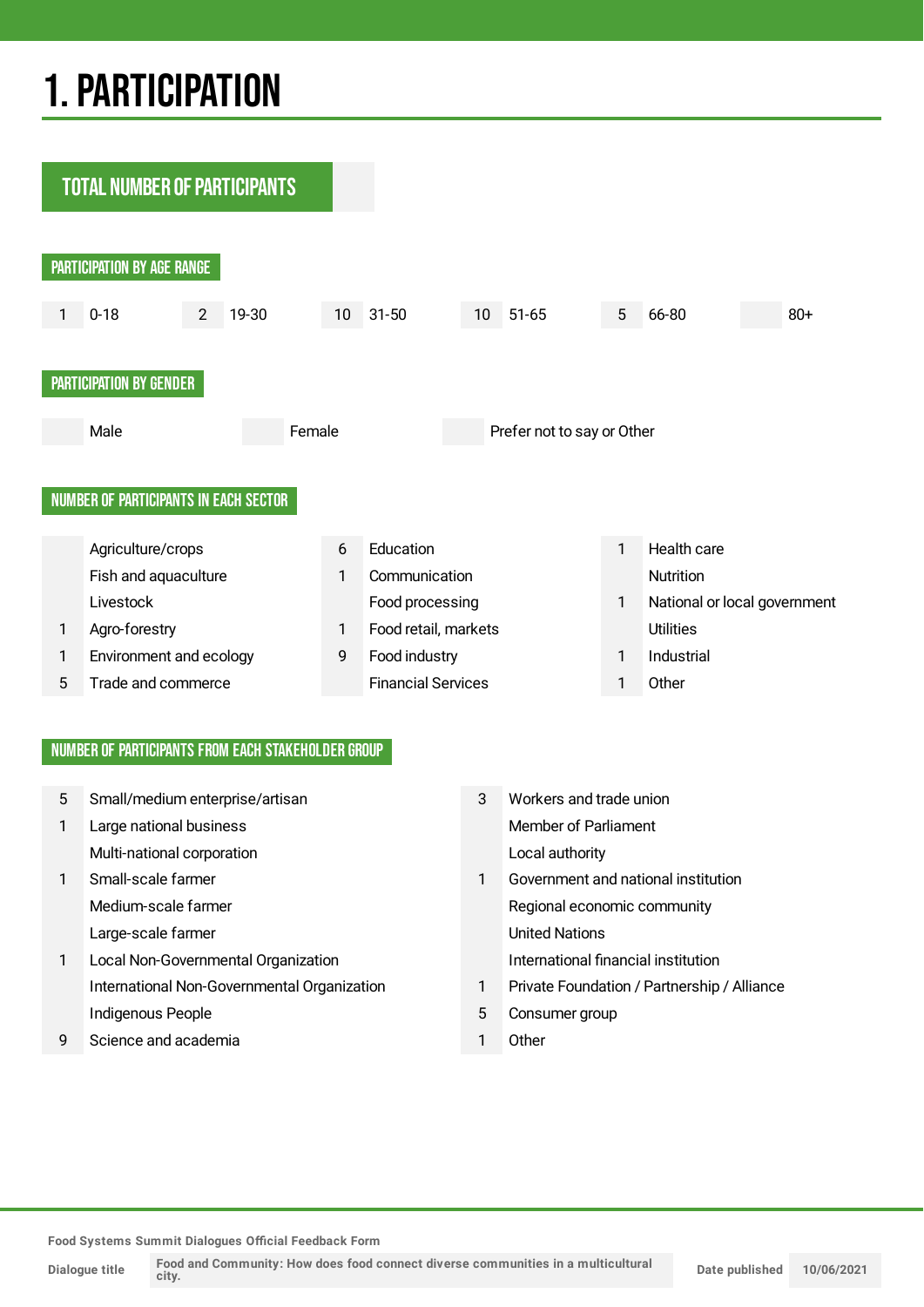## 2. PRINCIPLES OF ENGAGEMENT

HOW DID YOU ORGANIZE THE DIALOGUE SO THAT THE PRINCIPLES WERE INCORPORATED, REINFORCED AND ENHANCED?

We support inclusive multi-stakeholder processes and approaches within governments and communities that bring in diverse perspectives (including indigenous knowledge, cultural insights, and science-based evidence) to enable stakeholders to find alignment through understanding and to design policy options that deliver against multiple public goods across these various systems. Our Dialogue brings to the table a diversity of stakeholders from within government, the business community, civil society, and research – working across the food system from knowledge to consumption. They are inclusive and strive to showcase as many voices as possible, capturing diverse cultural, professional, and genderspecific perspectives. The multiplicity of voices is captured in the Dialogue feedback. We organized our dialogue inclusively multicultural which will help to create an effective dialogue including diverse cultures' thoughts and persepctive. This will help to have a broader discussion throughout the dialogue. Due to the global covid 19 pandemic and concerning the international value which can bring to the dialogue we organized our dialogue online.

#### HOW DID YOUR DIALOGUE REFLECT SPECIFIC ASPECTS OF THE PRINCIPLES?

Our Dialogue commits to practicing what we preach personally and professionally to contribute to the vision, objectives, and final outcomes of the Food Systems Summit. The Dialogue empowers stakeholders to participate in the preparation of the Food Systems Summit. We create Food and Community Dialogue to enable the emergence of fresh and novel ideas to establish the ideas of food connects people as a new scope of opinion to add an extra value to Food System Summit 2021. Within our respective capacities and circumstances, we ensure to promote our dialogue represents multi-faith, multi-cultures and multi-ethnic communities or stakeholders to discuss their experience of food production and consumption practices that enhance resilient livelihoods and communities, and promote good stewardship of natural resources, while respecting local cultures and contexts. We work to ensure the Summit and associated engagement process will promote trust and increase motivation to participate by being evidence-based, transparent, and accessible in governance, decision-making, planning, engagement, and implementation within the given time and the idea. We, individual actors, hold ourselves accountable for commitments made with mechanisms in place to uphold this accountability.

DO YOU HAVE ADVICE FOR OTHER DIALOGUE CONVENORS ABOUT APPRECIATINGTHE PRINCIPLES OF ENGAGEMENT?

Yes, We learned them from the UN Food System Summit 2021 convenor and facilitator workshops and the UN Food System Summit website.

**Food Systems Summit Dialogues Official Feedback Form**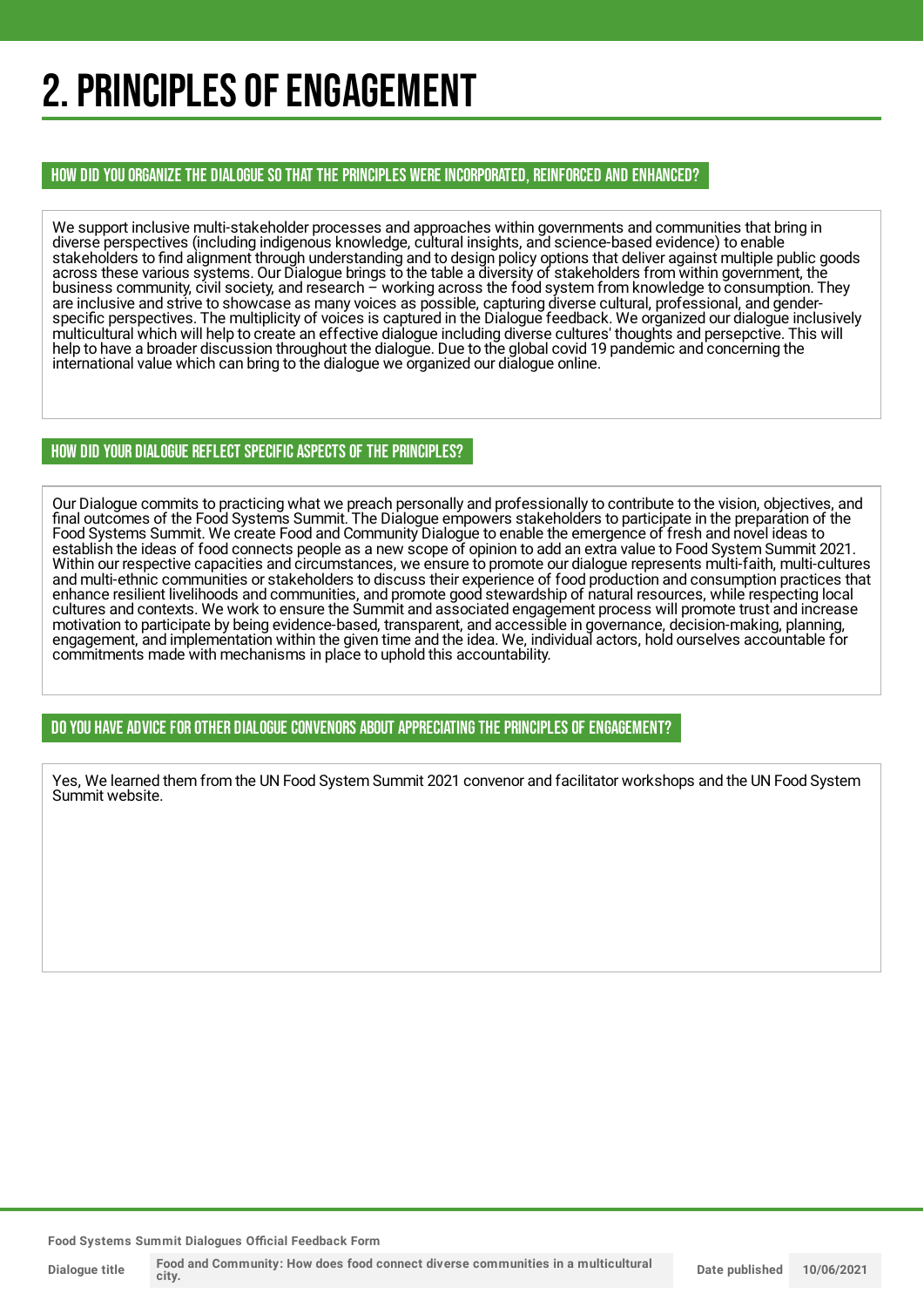## 3. METHOD

The outcomes of a Dialogue are influenced by the method that is used.

DID YOU USE THE SAME METHOD AS RECOMMENDED BY THE CONVENORS REFERENCE MANUAL?

✓ **Yes No**

**Food Systems Summit Dialogues Official Feedback Form**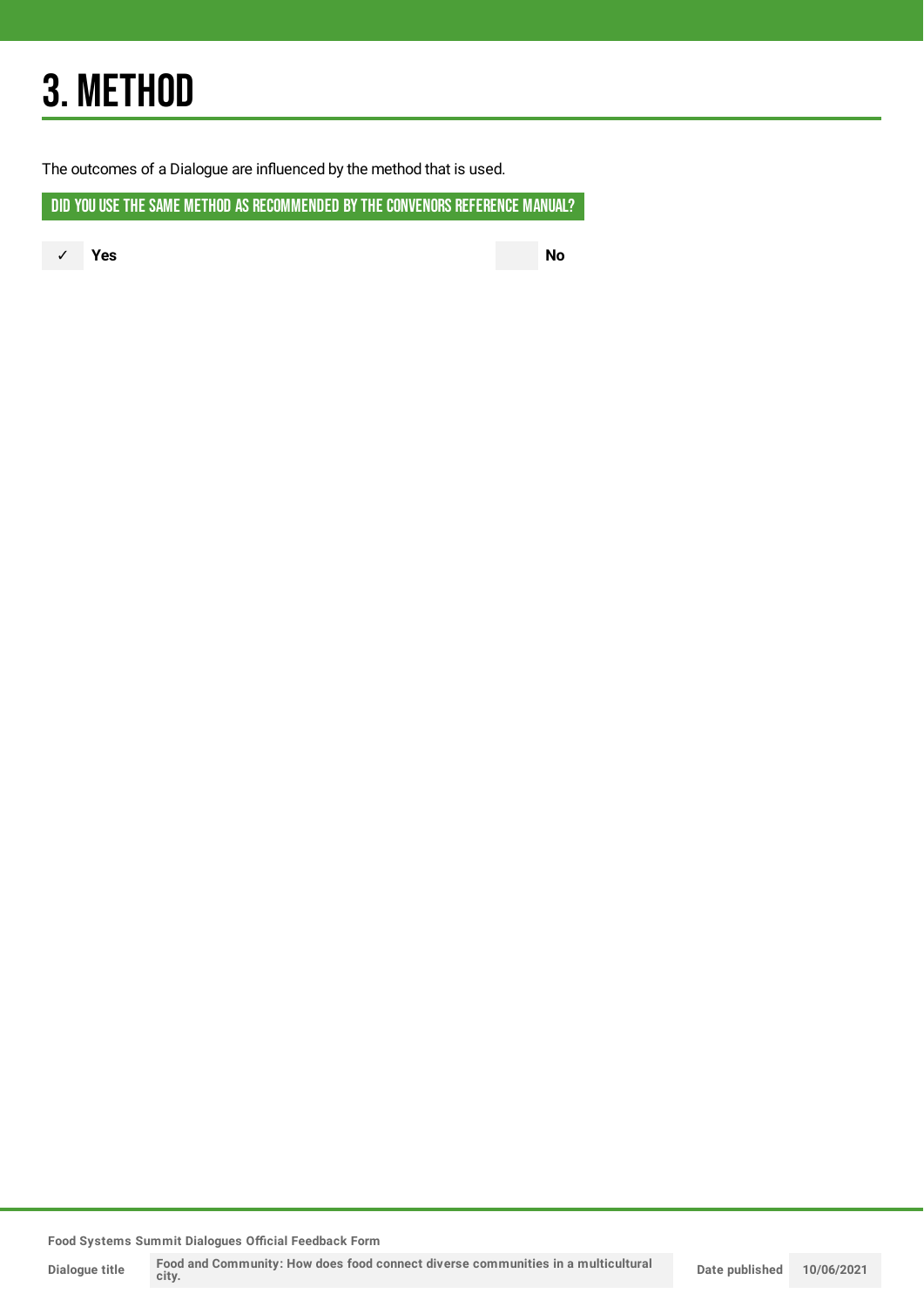## 4. DIALOGUE FOCUS & OUTCOMES

### MAJOR FOCUS

Food seems the first of the essentials of life, our considerable biggest industry, our most significantly indulged pleasure, and sometimes the cause of death and deseas. Despite foods' material value, we here discussed and granted the idea of beyond its material value. We considered food has always been key to connecting cultures. From that perspective, we tried to establish the core focus of our dialogue embracing summit scopes the idea of food connects people and it will help to connect diverse communities bringing peace and harmony simply through taste. It is a significant fact that according to Jean Anthelme Brillat-Savarin (1755-1826) mentioned "tell me what you eat and I will tell you what you are" shows that food represents who you and what you are. We did not talk about the price of food but we discussed the stories beyond the price and how that food origins and came to the table after passing several steps. Food is not simply material but it highly condenses social fact. Our Dialogue tried to bring that social fact out and initiate peace and harmony in our contemporary society. Not only we further discussed how this idea enables equality and a sense of belonging and humanity in a broader perspective.

#### ACTION TRACKS

#### **KEYWORDS**



- ✓ Action Track 2: Shift to sustainable consumption patterns
- ✓ Action Track 3: Boost nature-positive production
- ✓ Action Track 4: Advance equitable livelihoods

Action Track 5: Build resilience to vulnerabilities, shocks and stress

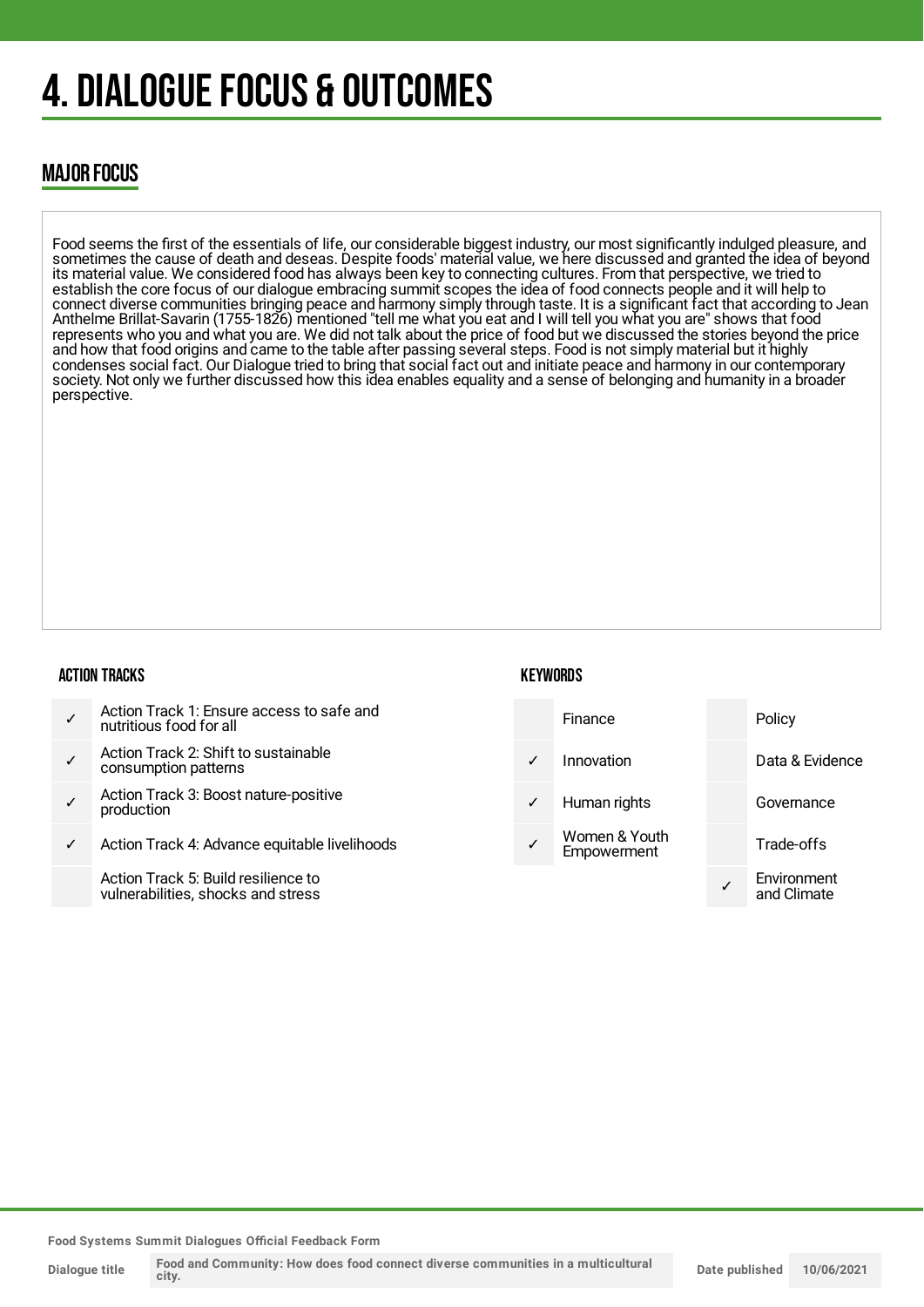### MAIN FINDINGS

We found that people love to try different food despite their ethnicity or tradition or culture. According to participants' ideas they often like to eat international cuisine rather than their own palatable food. And especially when they out for meals they connect with other people and network with others. This brings the key idea of connecting people through foods particularly memories and special occasions. Food does not necessarily need to be international but even local food also has a greater power of connecting people when it comes to celebrations like birthdays, Christmas and Easter. The flavours of dishes evoke emotions that allow sharing memories in a safe and welcoming environment. These major objectives have been found to initiate the scopes of respect, inclusiveness, appreciation, and resilience.

#### ACTION TRACKS

| Action Track 1: Ensure access to safe and |
|-------------------------------------------|
| nutritious food for all                   |

- ✓ Action Track 2: Shift to sustainable consumption patterns
- ✓ Action Track 3: Boost nature-positive production
- Action Track 4: Advance equitable livelihoods

Action Track 5: Build resilience to vulnerabilities, shocks and stress

#### **KEYWORDS**



**Food Systems Summit Dialogues Official Feedback Form**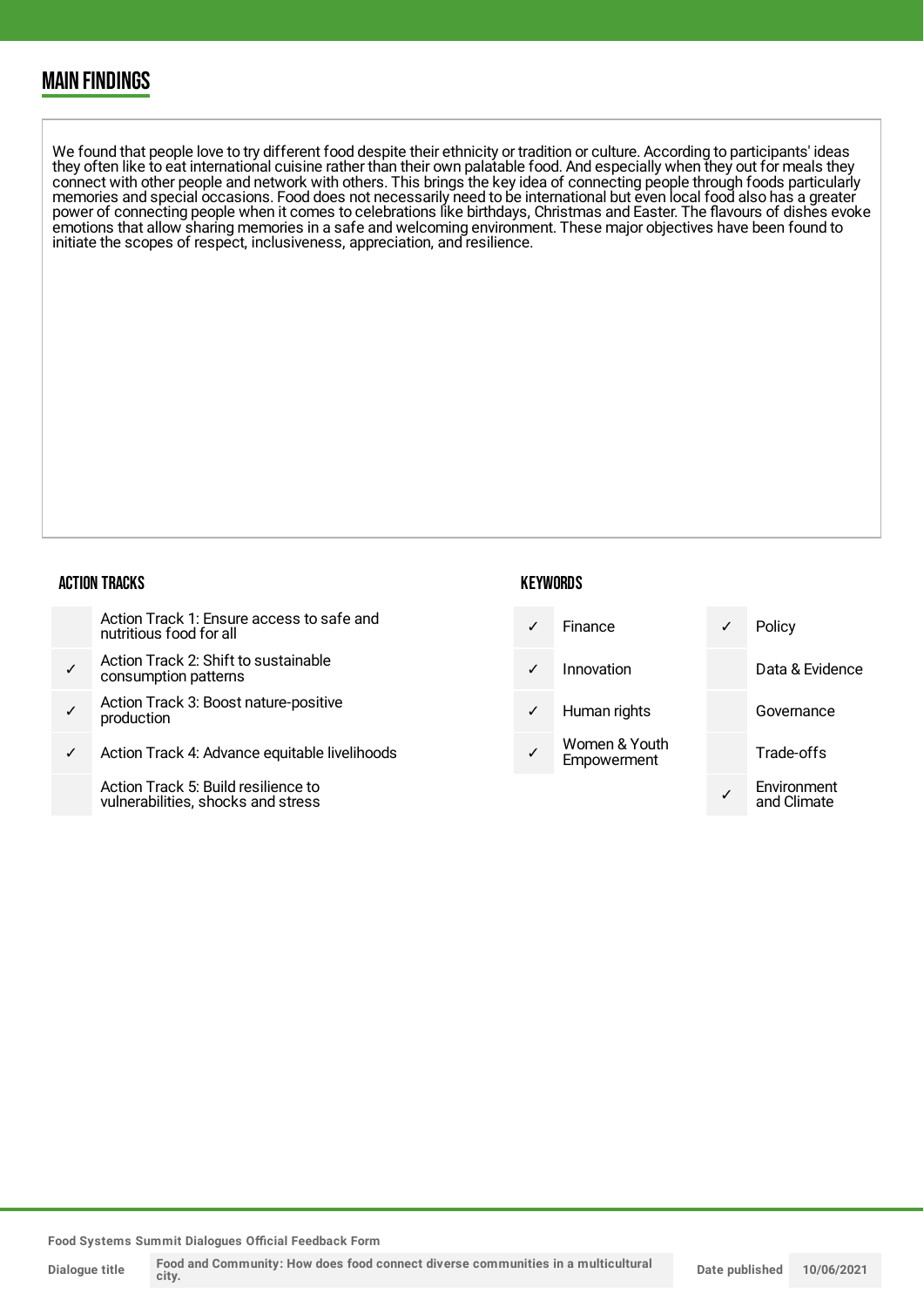### OUTCOMESFOR EACH DISCUSSION TOPIC

Participants now aware and acknowledged that food identifies who we are and where we came from and what we and how it simply represents us. Some participants were being not knowing of how food causes us to connects the community and represents us. They may indeed try to read or listen to more food stories or food histories as a source of knowing food and traditions which are essential for making a safe and harmonious environment in a multicultural city And some people became understandable to be more flexible, resilient and respectful of other cultures.

#### ACTION TRACKS

| Action Track 1: Ensure access to safe and<br>nutritious food for all |  |
|----------------------------------------------------------------------|--|
|----------------------------------------------------------------------|--|

- ✓ Action Track 2: Shift to sustainable consumption patterns
- ✓ Action Track 3: Boost nature-positive production
- Action Track 4: Advance equitable livelihoods

Action Track 5: Build resilience to vulnerabilities, shocks and stress

| Finance                      |   | Policy                     |
|------------------------------|---|----------------------------|
| Innovation                   | ✓ | Data & Evidence            |
| Human rights                 | ✓ | Governance                 |
| Women & Youth<br>Empowerment |   | Trade-offs                 |
|                              |   | Environment<br>and Climate |

**KEYWORDS** 

**Food Systems Summit Dialogues Official Feedback Form**